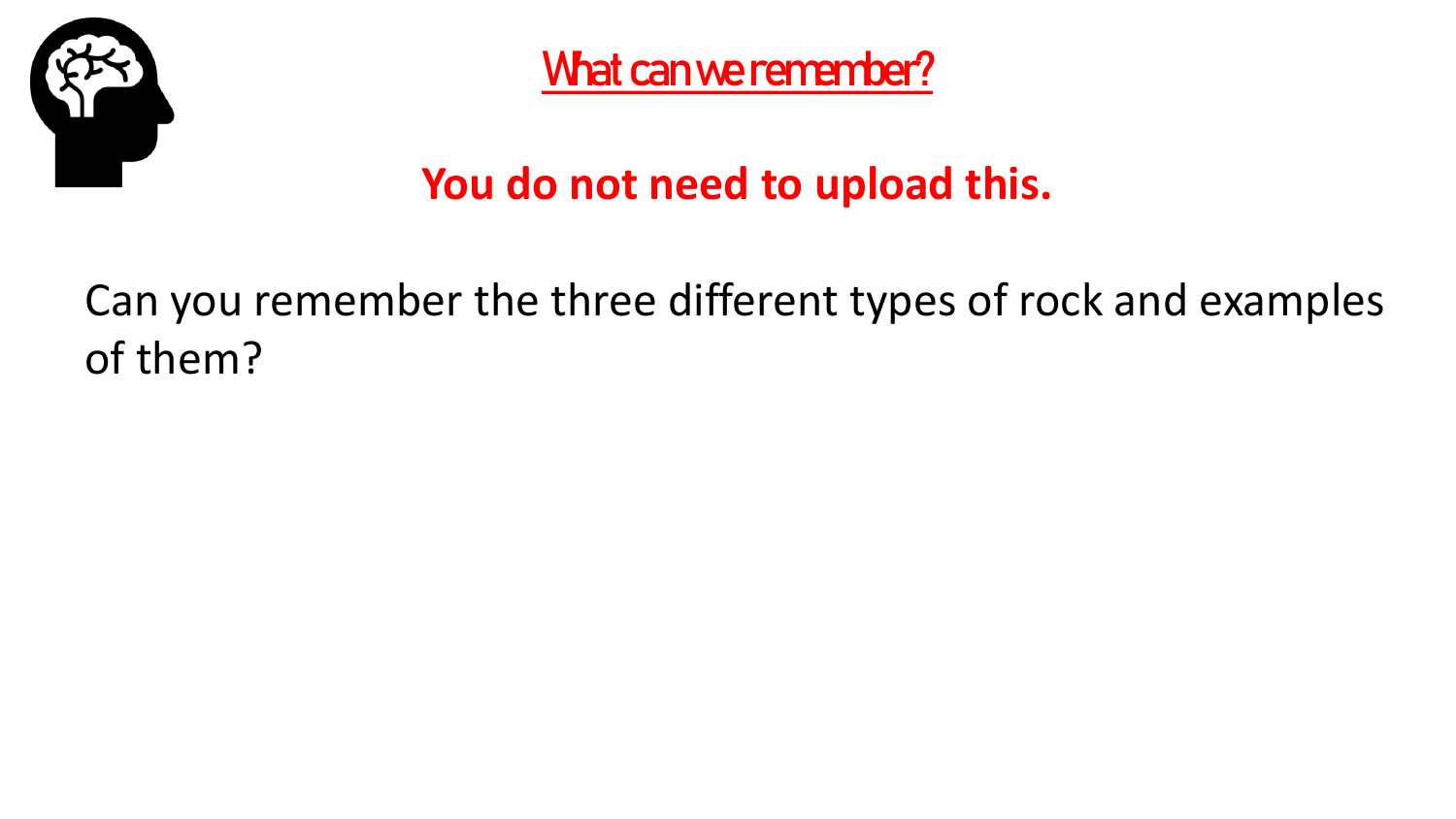

What can we remember?

## **You do not need to upload this.**

**Igneous rock** is formed when magma or lava from volcanoes cools. Examples include basalt and granite.

**Sedimentary rocks** are formed over millions of years when sediments (tiny pieces of rocks and animal skeletons) are pressed together at the bottom of seas and rivers. Examples include sandstone, coal and chalk.

**Metamorphic rocks** are formed when other rocks are changed due to heat or pressure. Examples include slate and marble.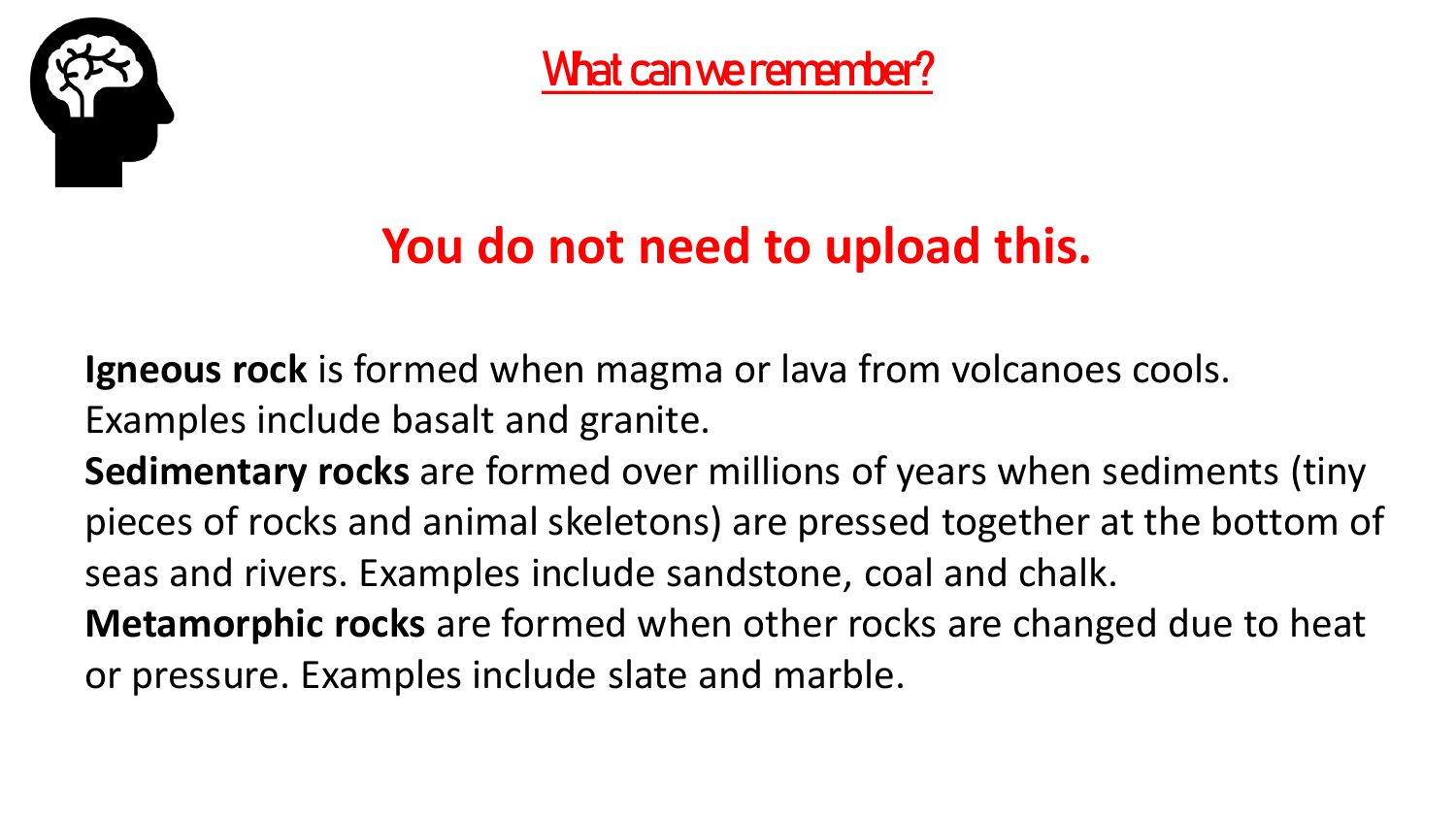



# **Can humans control natural disasters?**

# Today's question

How would you report an earthquake?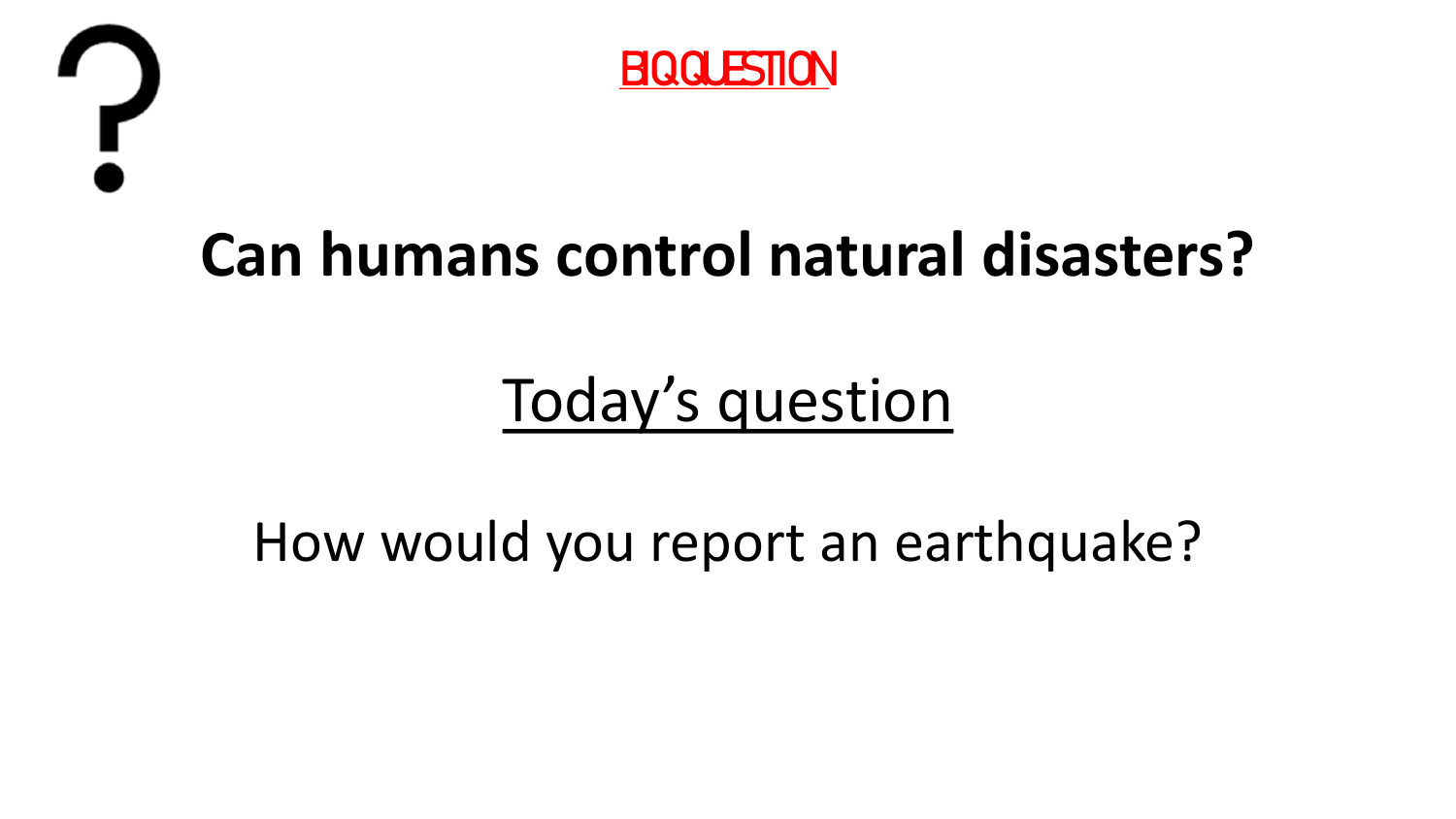

#### Let's discuss - you do not need to upload this

#### What do you think these people are doing?



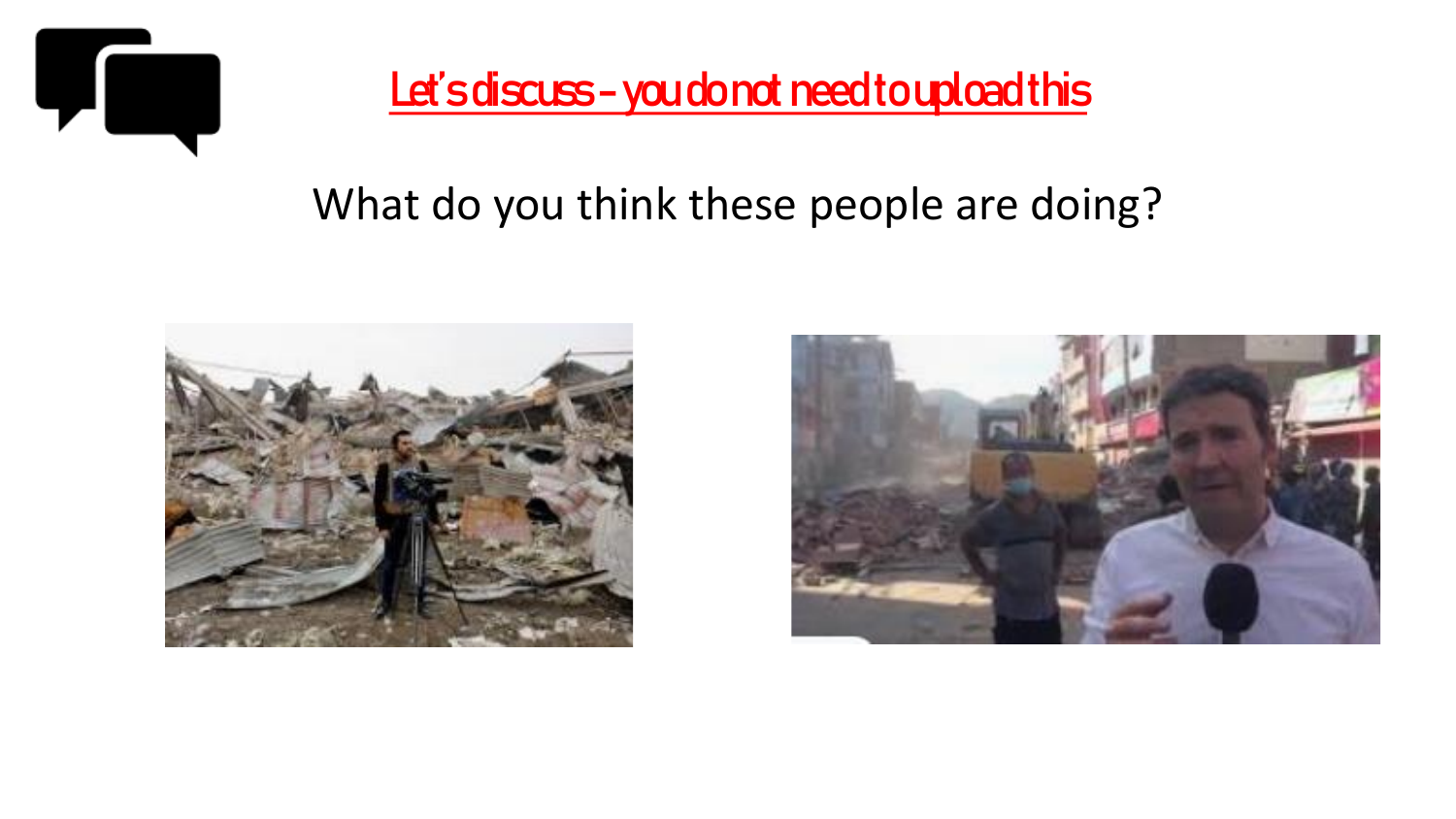

### Research/Practical

Watch these videos of news reports of an earthquake in Los Angeles, California and one in Mexico.

<https://www.youtube.com/watch?v=iB5I2n2vkN8>

<https://www.youtube.com/watch?v=odwxY6mpMgs>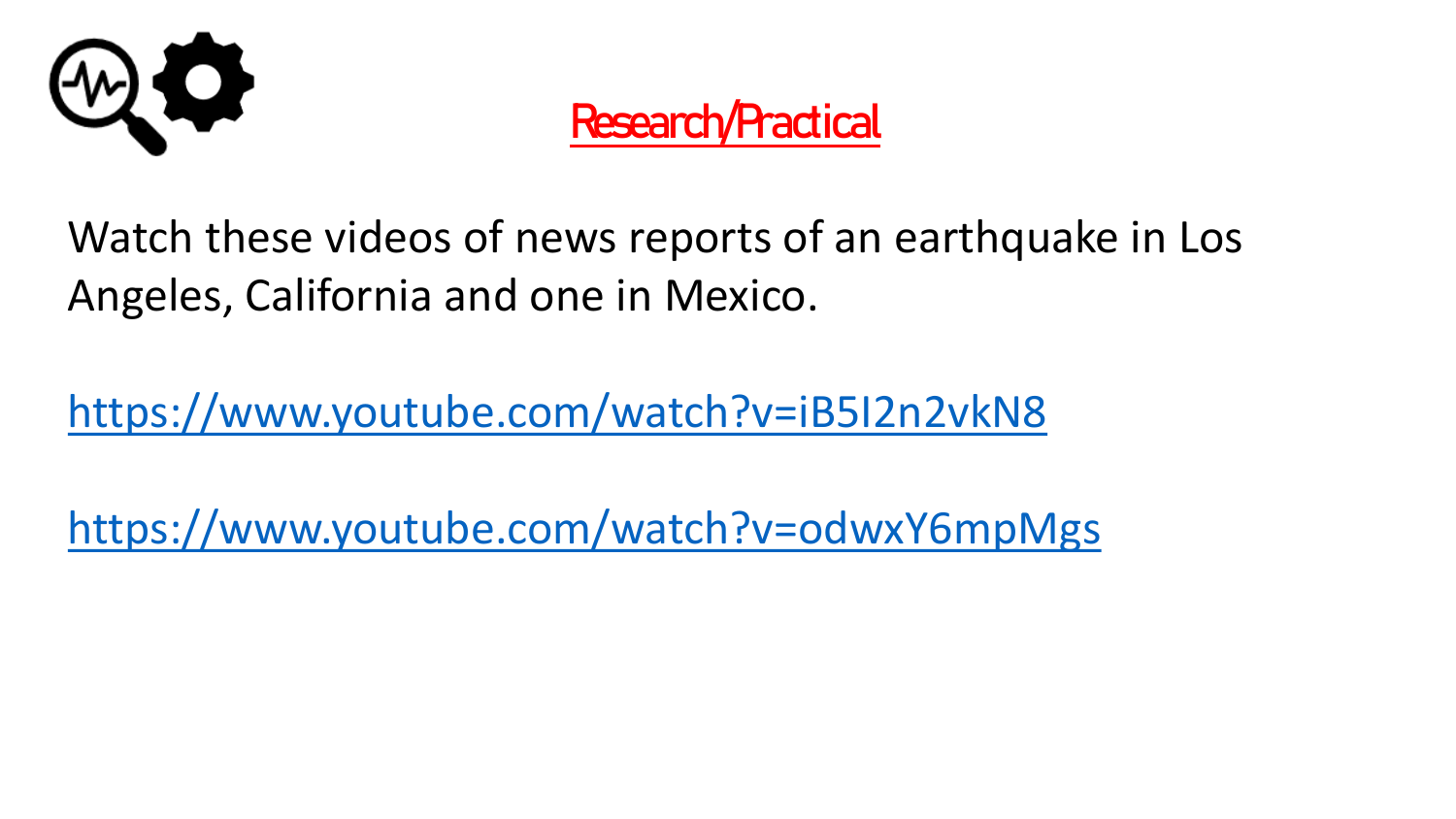

## Research/Practical

Today's task is to film yourself reporting on an earthquake. Upload it onto Teams (you may need to send it to your teachers in chat if it doesn't upload in assignments but click the turned in button on Teams first).

You can use one of the earthquakes that you researched on Monday to report on.

You need to include the following:

- Where the earthquake took place and what time?
- How powerful was it?
- Did it cause damage or loss of life?
- If you like, you can interview someone in your house who can pretend to be an eyewitness.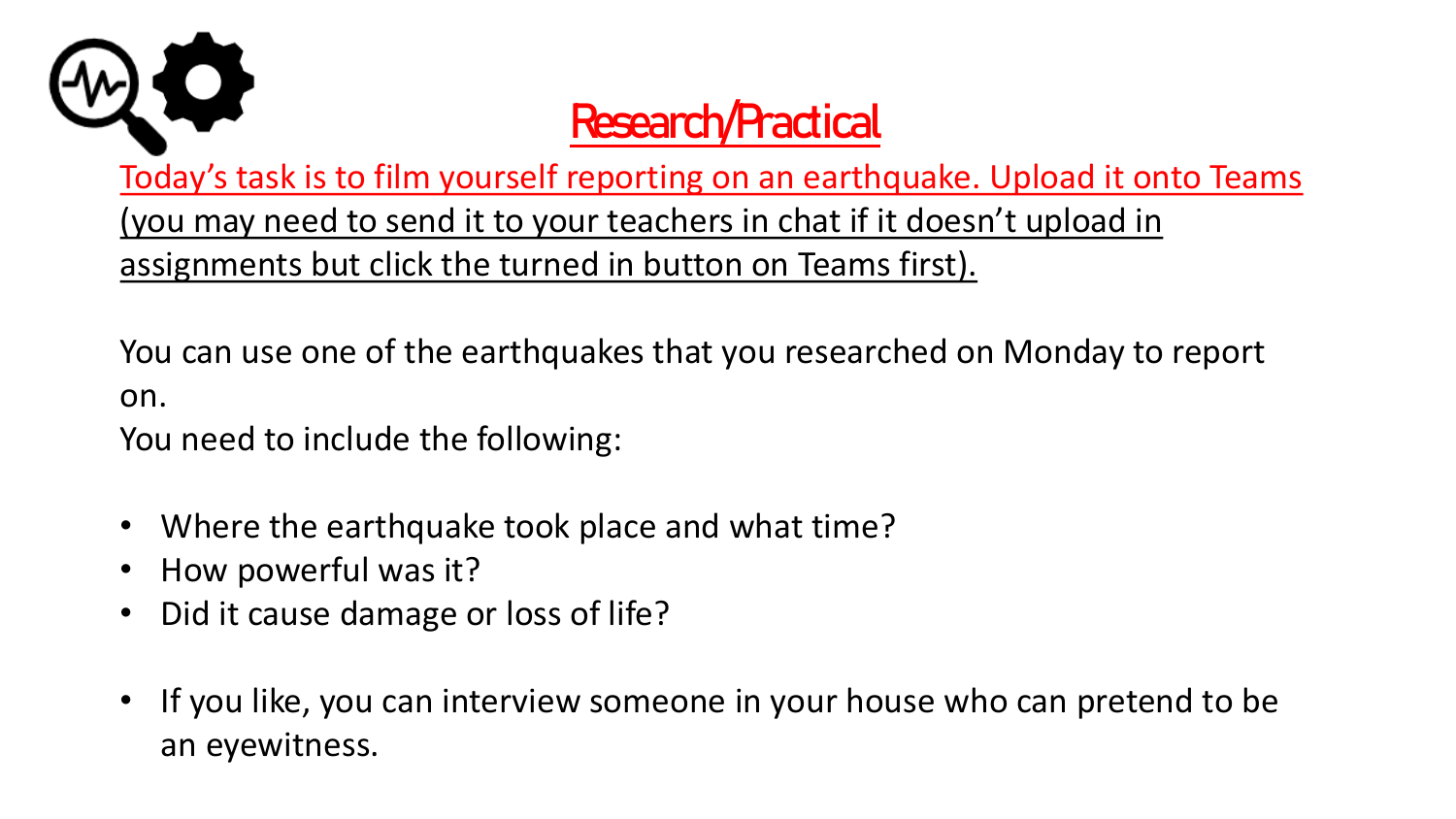



What do you think makes a good news report?

You do not need to upload this.